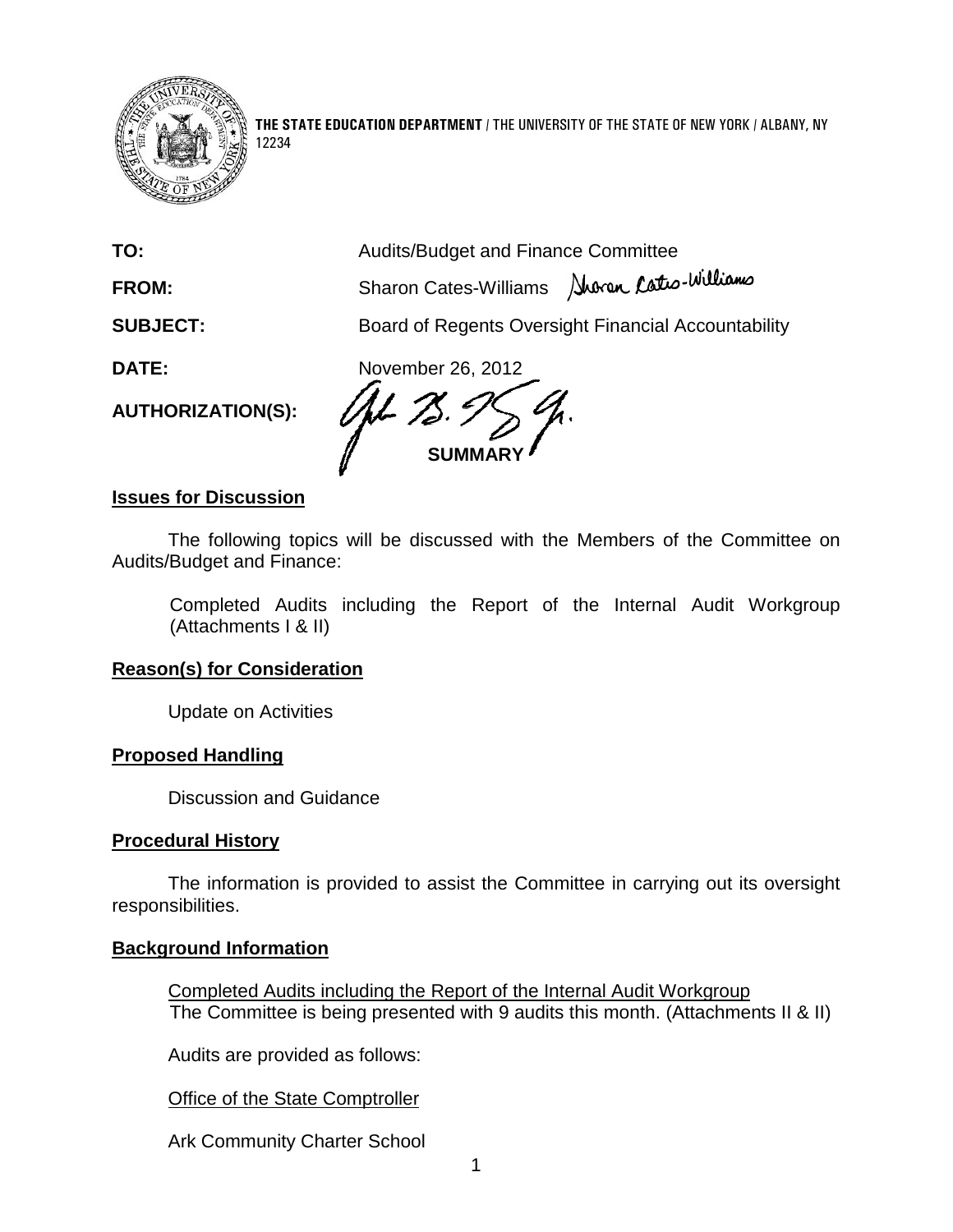Dundee Central School District Fort Plain Central School District Global Concepts Charter School Hartford Central School District Hornell City School District Quality of Internal Control Certification The New School TAP Audit

## City of New York Office of the Comptroller

Letter Report on the Provision of Assistive Technology Devices by the Department of Education

## **Recommendation**

No action required for presentation of audits.

## **Timetable for Implementation**

N/A

The following materials are attached:

- Report of the Internal Audit Workgroup (Attachment I)
- Summary of Audit Findings Including Audit Abstracts (Attachment II)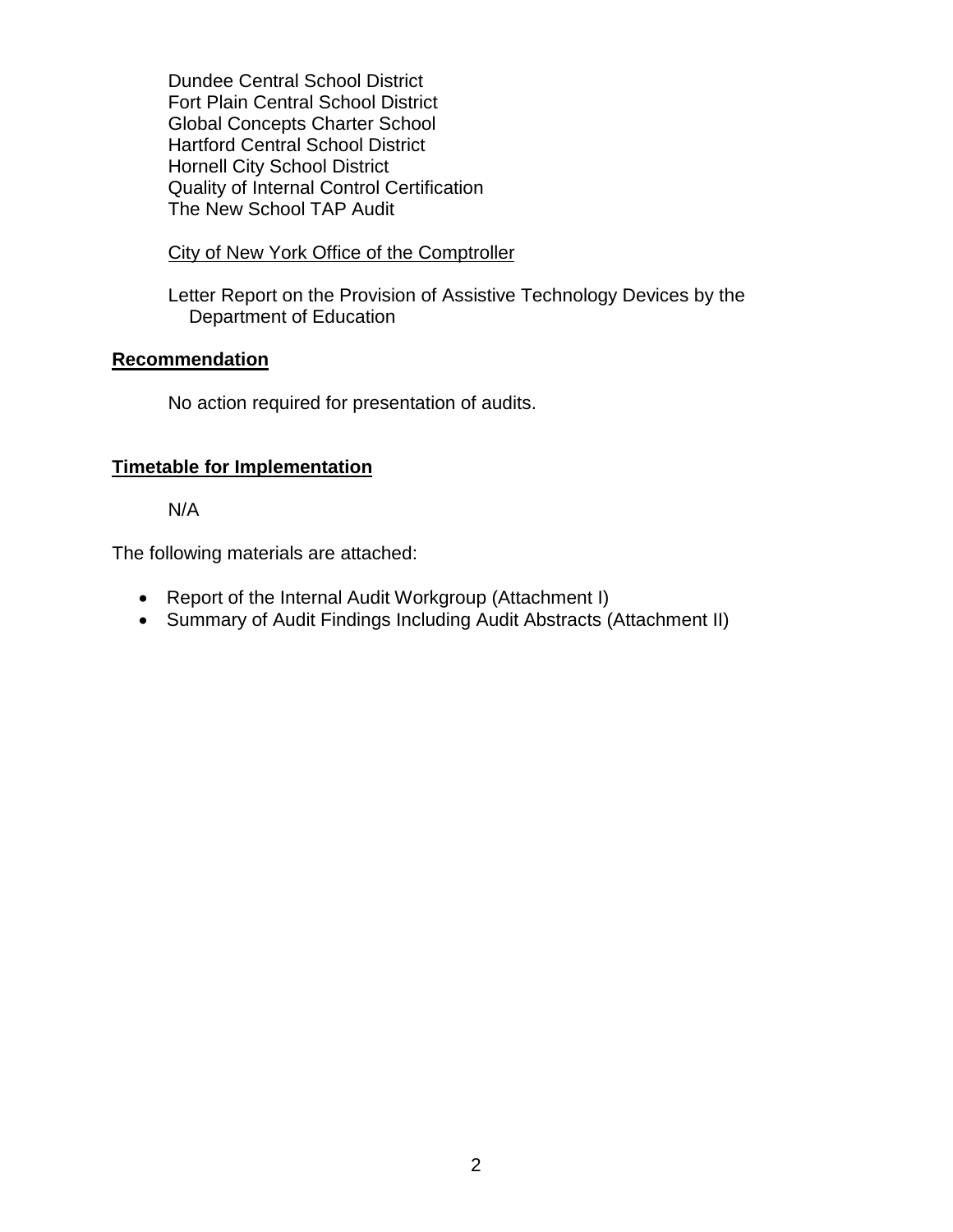# Attachment I

## **Regents Committee on Audits/Budget and Finance December 2012 Review of Audits Presented Department's Internal Audit Workgroup**

### Newly Presented Audits

We reviewed the 9 audits that are being presented to the Committee this month. Eight of the audits were issued by the Office of the State Comptroller (OSC) and one by the Comptroller of the City of New York. The audits were of two charter schools, five school districts, one institution of Higher Education, and one was of a State Education Department function.

The findings were in the areas of procurement, financial reporting, claims processing, information technology, capital construction and internal controls.

The Department has issued letters to the school district auditees, reminding them of the requirement to submit corrective action plans to the Department and OSC within 90 days of their receipt of the audit report.

The Department's Internal Audit Workgroup felt that none of the audits required specific follow up activities by Department staff.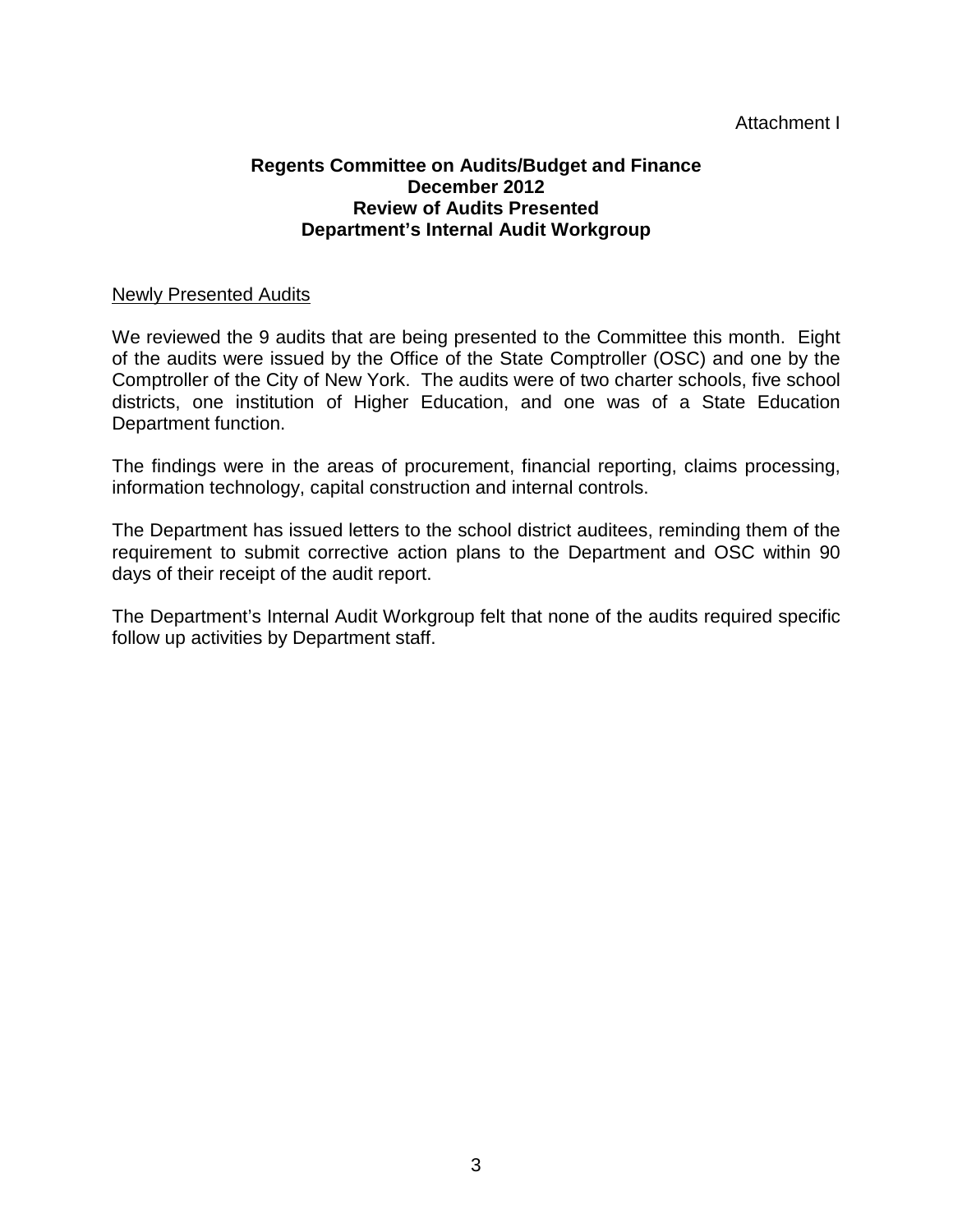# **December 2012 Regents Audits/Budget and Finance Committee Meeting Summary of Audit Findings**

| Audit                                          | processing<br>Claims | Reporting<br>Financial | <b>Technology</b><br>Information | Construction<br>Capital | Assistance<br>Program<br>(TAP)<br>TURIUT | Other |
|------------------------------------------------|----------------------|------------------------|----------------------------------|-------------------------|------------------------------------------|-------|
| <b>Office of the State Comptroller</b>         |                      |                        |                                  |                         |                                          |       |
| <b>Ark Community Charter School</b>            |                      |                        | V                                |                         |                                          |       |
| <b>Dundee Central School District</b>          |                      | ٦                      |                                  |                         |                                          |       |
| <b>Fort Plain Central School District</b>      |                      | V                      |                                  |                         |                                          |       |
| * Global Concepts Charter School (footnote     |                      |                        |                                  |                         |                                          |       |
|                                                |                      |                        |                                  |                         |                                          | V     |
| <b>Hartford Central School District</b>        | V                    |                        |                                  |                         |                                          |       |
| <b>Hornell City School District</b>            |                      |                        |                                  | V                       |                                          |       |
| * State Education Department (footnote 2)      |                      |                        |                                  |                         |                                          | V     |
| The New School TAP Audit                       |                      |                        |                                  |                         | V                                        |       |
| <b>New York City Office of the Comptroller</b> |                      |                        |                                  |                         |                                          |       |
| New York State Department of Education         |                      |                        |                                  |                         |                                          |       |
| (DOE) (MG12-077AL)                             |                      |                        | N                                |                         |                                          |       |

| .2012<br><u>aamhar</u><br>.<br>ecer<br>ZU I Z |  |  |  |  |  |
|-----------------------------------------------|--|--|--|--|--|
|-----------------------------------------------|--|--|--|--|--|

1 High School Building Lease

2. Internal Control Certification

The Department's Internal Audit Workgroup met to review each of the audits being presented this month. Letters will be sent to all of the auditees reminding them of the requirement to submit a corrective action plan.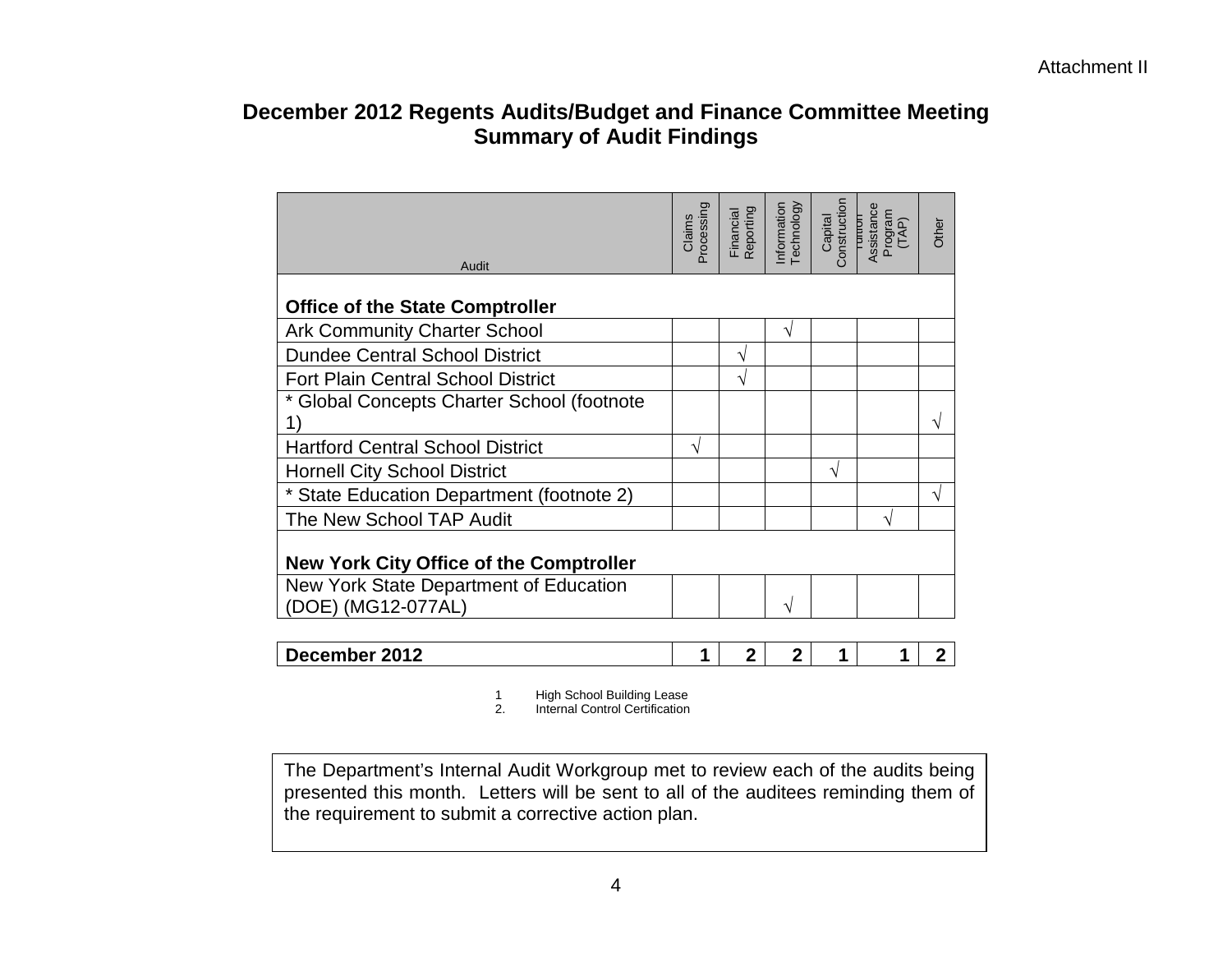| <b>Office of the State Comptroller</b>                                                                                      |                                                                                                                                                                                                                                                                                                                                                                                                                                                                                                                                                                                                           |                                                                                                                                                                                                                                                                                                                               |  |  |
|-----------------------------------------------------------------------------------------------------------------------------|-----------------------------------------------------------------------------------------------------------------------------------------------------------------------------------------------------------------------------------------------------------------------------------------------------------------------------------------------------------------------------------------------------------------------------------------------------------------------------------------------------------------------------------------------------------------------------------------------------------|-------------------------------------------------------------------------------------------------------------------------------------------------------------------------------------------------------------------------------------------------------------------------------------------------------------------------------|--|--|
| <b>Audit</b>                                                                                                                | <b>Major Finding(s)</b>                                                                                                                                                                                                                                                                                                                                                                                                                                                                                                                                                                                   | <b>Recommendation/Response</b>                                                                                                                                                                                                                                                                                                |  |  |
| <b>Ark Community Charter</b><br><b>School</b><br><b>Information Technology</b><br>2012M-120<br><b>3rd Judicial District</b> | There were weaknesses found in the internal controls over<br>Information Technology (IT). The Board did not develop a<br>disaster recovery plan to minimize disruption of operations in<br>the event of a catastrophic event.<br>The Board also has not adopted policies and procedures for<br>remote access and server room security.                                                                                                                                                                                                                                                                    | 3 recommendations<br>It is recommended that the Board<br>develop and adopt a formal, written<br>disaster<br>recovery<br>plan<br>that<br>addresses the range of potential<br>threats to the School's IT system<br>and provides procedural guidance<br>to staff.                                                                |  |  |
|                                                                                                                             |                                                                                                                                                                                                                                                                                                                                                                                                                                                                                                                                                                                                           | It is also recommended that the<br>Board develop and adopt policies<br>and procedures for granting and<br>monitoring remote access to the<br>School's computer system.<br>The School agreed<br>with<br>the<br>recommendations<br>indicated<br>and<br>they have<br>implemented<br>that<br>corrective action.                   |  |  |
| <b>Dundee Central School</b><br><b>District</b><br><b>Financial Condition</b><br>2006M-45<br><b>7th Judicial District</b>   | Over the last three years, District officials have consistently<br>overestimated expenses and increased the tax levy by 8<br>percent. These budgeting practices generated \$4.5 million in<br>operating surpluses, which caused the accumulated fund<br>balance to exceed the statutory maximum of 4 percent of the<br>ensuing year's budget in the first two years reviewed.<br>To reduce the fund balance and stay within the 4 percent<br>limit, District officials transferred funds to the District's<br>reserves during the 2010-11 fiscal year, causing them to be<br>overfunded by \$3.9 million. | 4 recommendations<br>The recommendations focused on<br>strengthening the policies<br>and<br>procedures<br>pertaining<br>to<br>the<br>condition;<br>specifically,<br>financial<br>budget estimates, and<br>realistic<br>using the surplus fund in a<br>beneficial way for the taxpayers.<br>District officials agreed with the |  |  |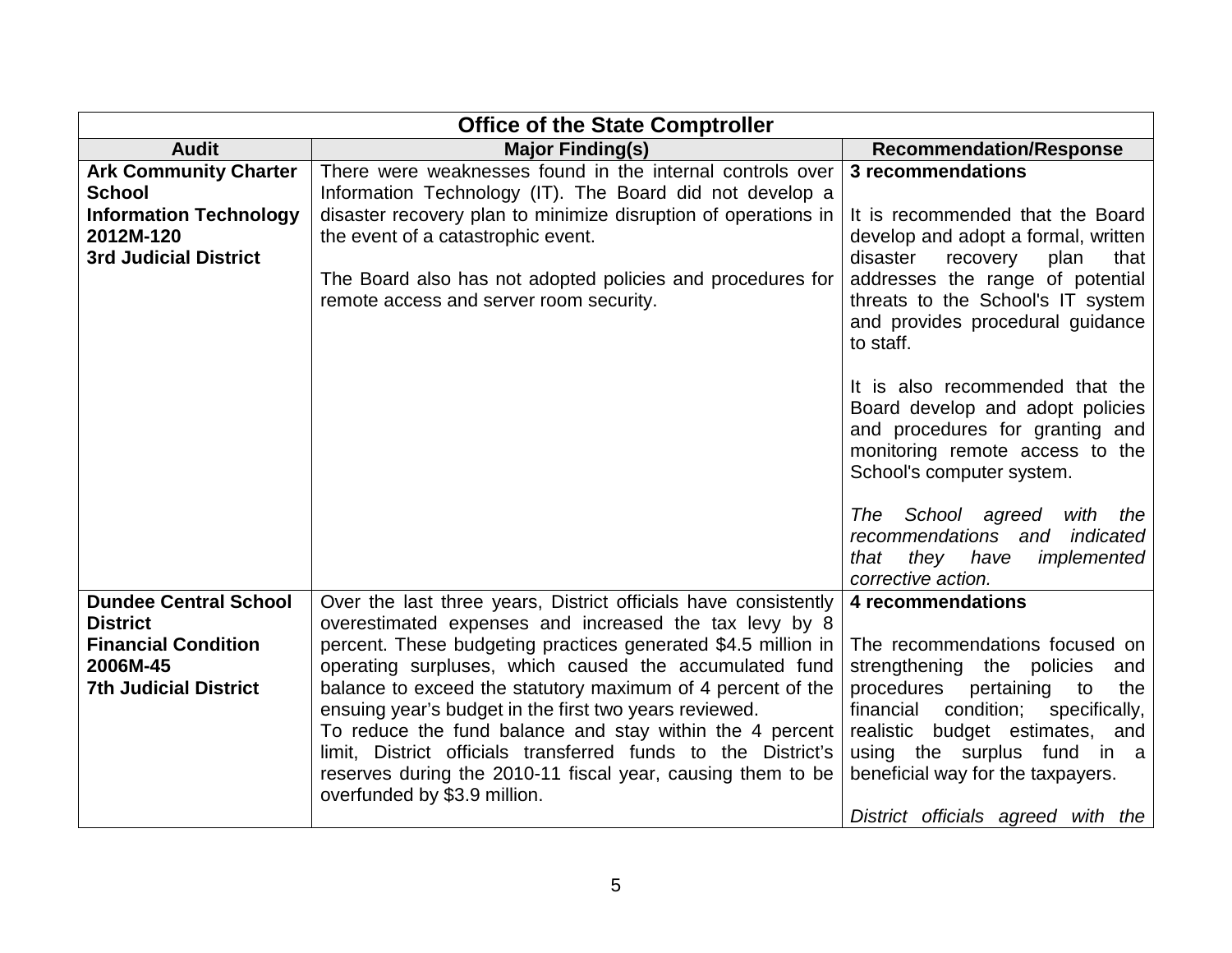|                                                                                                                                      |                                                                                                                                                                                                                                                                                                                                                                                                                                                                                                                                                                                                 | recommendations and indicated<br>that they will implement corrective<br>action.                                                                                                                                                                                                                                                                                                                                                    |
|--------------------------------------------------------------------------------------------------------------------------------------|-------------------------------------------------------------------------------------------------------------------------------------------------------------------------------------------------------------------------------------------------------------------------------------------------------------------------------------------------------------------------------------------------------------------------------------------------------------------------------------------------------------------------------------------------------------------------------------------------|------------------------------------------------------------------------------------------------------------------------------------------------------------------------------------------------------------------------------------------------------------------------------------------------------------------------------------------------------------------------------------------------------------------------------------|
| <b>Fort Plain Central</b><br><b>School District</b><br><b>Financial Operations</b><br>2012M-135<br><b>4th Judicial District</b>      | The Board did not adequately use excess surplus fund<br>balance or reserves as funding sources. As a result, the<br>Board levied more real property taxes than necessary and<br>retained unexpended surplus funds in excess of the amount<br>allowed by law.<br>To reduce the unassigned fund balance as of June 30, 2009,<br>District officials transferred surplus funds into the retirement<br>contribution reserve and a newly created unemployment<br>insurance reserve. District officials have neither used the<br>money in the reserves, nor do they have a formal plan for its<br>use. | 3 recommendations<br>recommended<br>that the<br>It was<br><b>District</b><br>realistic<br>develop<br>expenditure<br>and fund<br>balance<br>estimates for the annual budget. It<br>was also recommended that the<br>District develop a plan for the use<br>of surplus fund balance in a<br>benefits<br>manner<br>that<br><b>District</b><br>taxpayers, and to develop a plan<br>for the future funding and use of<br>reserve funds. |
|                                                                                                                                      |                                                                                                                                                                                                                                                                                                                                                                                                                                                                                                                                                                                                 | District agreed<br>The<br>with<br>the<br>recommendations<br>and<br>has<br>indicated they<br>will<br>implement<br>corrective action.                                                                                                                                                                                                                                                                                                |
| <b>Global Concepts</b><br><b>Charter School</b><br><b>High School Building</b><br>Lease<br>2012M-114<br><b>8th Judicial District</b> | The Board did not demonstrate that it used an appropriate<br>process to ensure it obtained a suitable site at a reasonable<br>cost. School officials did not provide evidence that the Board<br>performed an appropriate cost analysis of the selected site or<br>alternative sites. As a result, it was estimated that the School<br>will pay \$2.3 million more than necessary over the next five<br>years for this school building.<br>The Board also did not contact OGS for a list of State                                                                                                | 2 recommendations<br>The recommendations focused on<br>strengthening the polices<br>and<br>procedures pertaining to the high<br>school building lease.<br>School<br>officials, although<br>they<br>believe<br>the<br>did<br>report<br>not                                                                                                                                                                                          |
|                                                                                                                                      | buildings with space available in the area, or the local school<br>district for a list of school buildings available. The School's<br>CEO stated that inquiries were made about two other                                                                                                                                                                                                                                                                                                                                                                                                       | reflect<br>the<br>actual<br>accurately<br>process used to assess available<br>properties,<br>indicated<br>will<br>they                                                                                                                                                                                                                                                                                                             |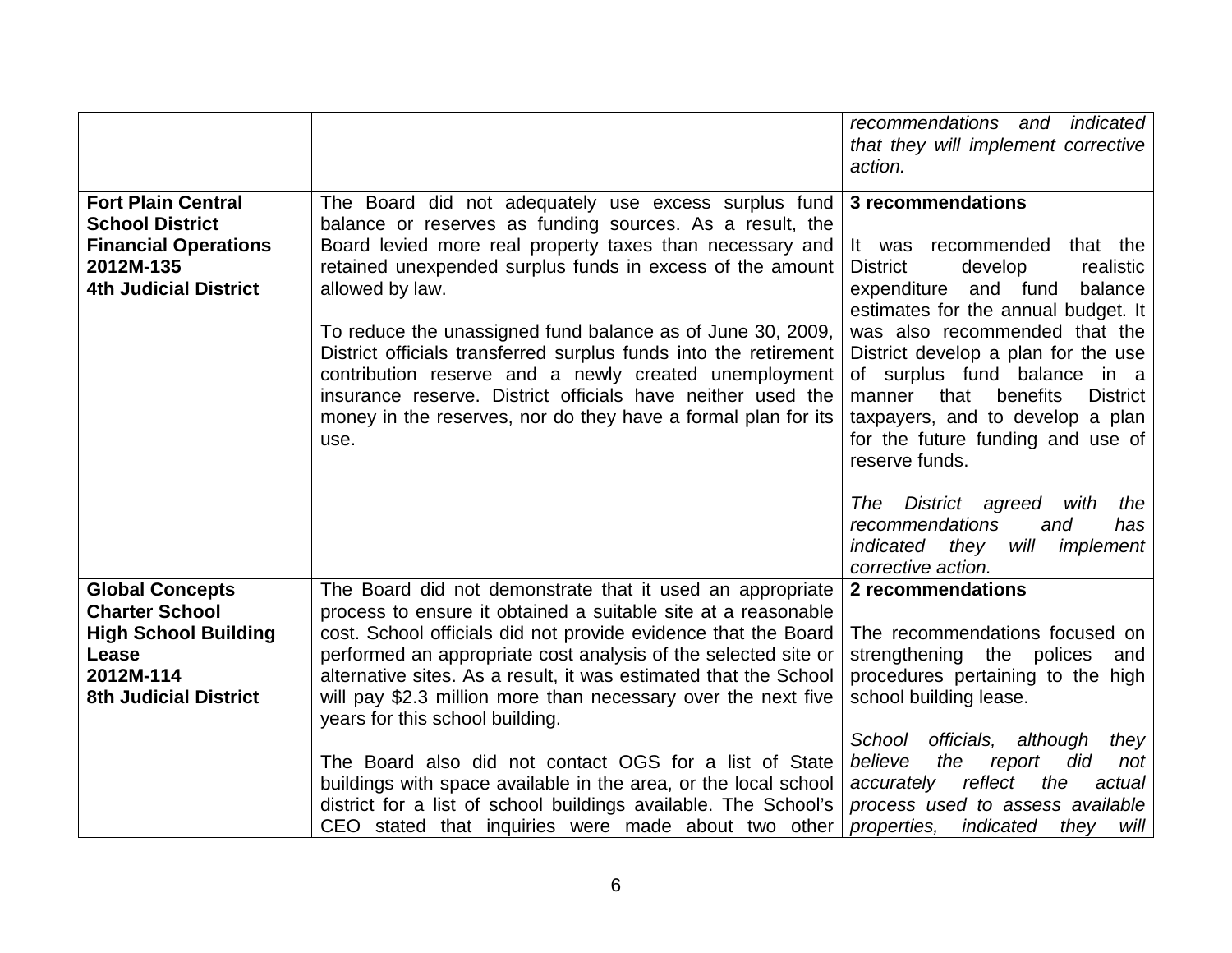|                                                                                                                                                             | buildings within the City of Lackawanna. However, he could<br>not provide documentation to verify this or to demonstrate that<br>any contact had been made with either property owner. The<br>CEO stated that one of the buildings would have cost the<br>School approximately \$1 million to purchase and the other<br>building did not meet the School's space needs. However, he                                                                                                                                                                                                                                                                                                                       | carefully<br>consider<br>the<br>recommendations.                                                                                                                                                                                                                                                                                                                                     |
|-------------------------------------------------------------------------------------------------------------------------------------------------------------|-----------------------------------------------------------------------------------------------------------------------------------------------------------------------------------------------------------------------------------------------------------------------------------------------------------------------------------------------------------------------------------------------------------------------------------------------------------------------------------------------------------------------------------------------------------------------------------------------------------------------------------------------------------------------------------------------------------|--------------------------------------------------------------------------------------------------------------------------------------------------------------------------------------------------------------------------------------------------------------------------------------------------------------------------------------------------------------------------------------|
|                                                                                                                                                             | did not provide any documentation to support what the                                                                                                                                                                                                                                                                                                                                                                                                                                                                                                                                                                                                                                                     |                                                                                                                                                                                                                                                                                                                                                                                      |
| <b>Hartford Central School</b><br><b>District</b><br><b>Internal Controls Over</b><br><b>Claims Processing</b><br>2012M-134<br><b>4th Judicial District</b> | School's space or other needs were.<br>Internal control weaknesses were identified in the District's<br>claims processing function, which could lead to errors or<br>irregularities occurring and not being detected. Specifically,<br>the account clerk is distributing checks prior to the Board<br>auditing and approving the claims and warrants.<br>Although testing did not disclose the payment of any<br>inappropriate claims, when internal controls are not adequate,<br>such as the failure to audit and approve all claims before<br>payment is made, the Board cannot be assured that<br>payments made for goods and services represent legitimate<br>and necessary charges to the District. | 1 recommendation<br>It is recommended that the District<br>ensure that no claim against them,<br>other than those<br>allowed<br>by<br>Education Law, is paid prior to<br>audit and approval by the Board.<br>District officials agreed with the<br>recommendation<br>indicated<br>and<br>they will implement<br>corrective<br>action.                                                |
| <b>Hornell City School</b>                                                                                                                                  | March 2008, District voters authorized a capital<br>In.                                                                                                                                                                                                                                                                                                                                                                                                                                                                                                                                                                                                                                                   | 3 recommendations                                                                                                                                                                                                                                                                                                                                                                    |
| <b>District</b><br><b>Capital Improvement</b><br><b>Project Expenditures</b><br>2012M-73<br><b>7th Judicial District</b>                                    | improvement project (CIP) for additions, reconstruction and<br>renovations of the school buildings at a maximum cost of<br>\$52.7 million. As of June 30, 2011, the District's total CIP<br>expenditures were approximately \$34 million, which was<br>under budget by \$18.7 million. We found the District awarded<br>37 construction contracts totaling approximately \$29.3 million<br>after seeking competition and that the 249 proposed change<br>orders totaling approximately \$1.3 million were properly<br>approved and all were proper CIP expenditures.<br>However, the District did not seek competition for the                                                                            | It is recommended that District<br>officials comply with the District's<br>purchasing policy<br>and<br>award<br>professional services contracts only<br>soliciting<br>Request<br>after<br>For<br>Proposals (RFPs) and document a<br>justifiable reason for not soliciting<br>competition,<br>that<br>all<br>and<br>professional service agreements<br>clearly state the terms of the |
|                                                                                                                                                             | approximately \$5.4 million in CIP-related professional                                                                                                                                                                                                                                                                                                                                                                                                                                                                                                                                                                                                                                                   | contract, such as the services to be                                                                                                                                                                                                                                                                                                                                                 |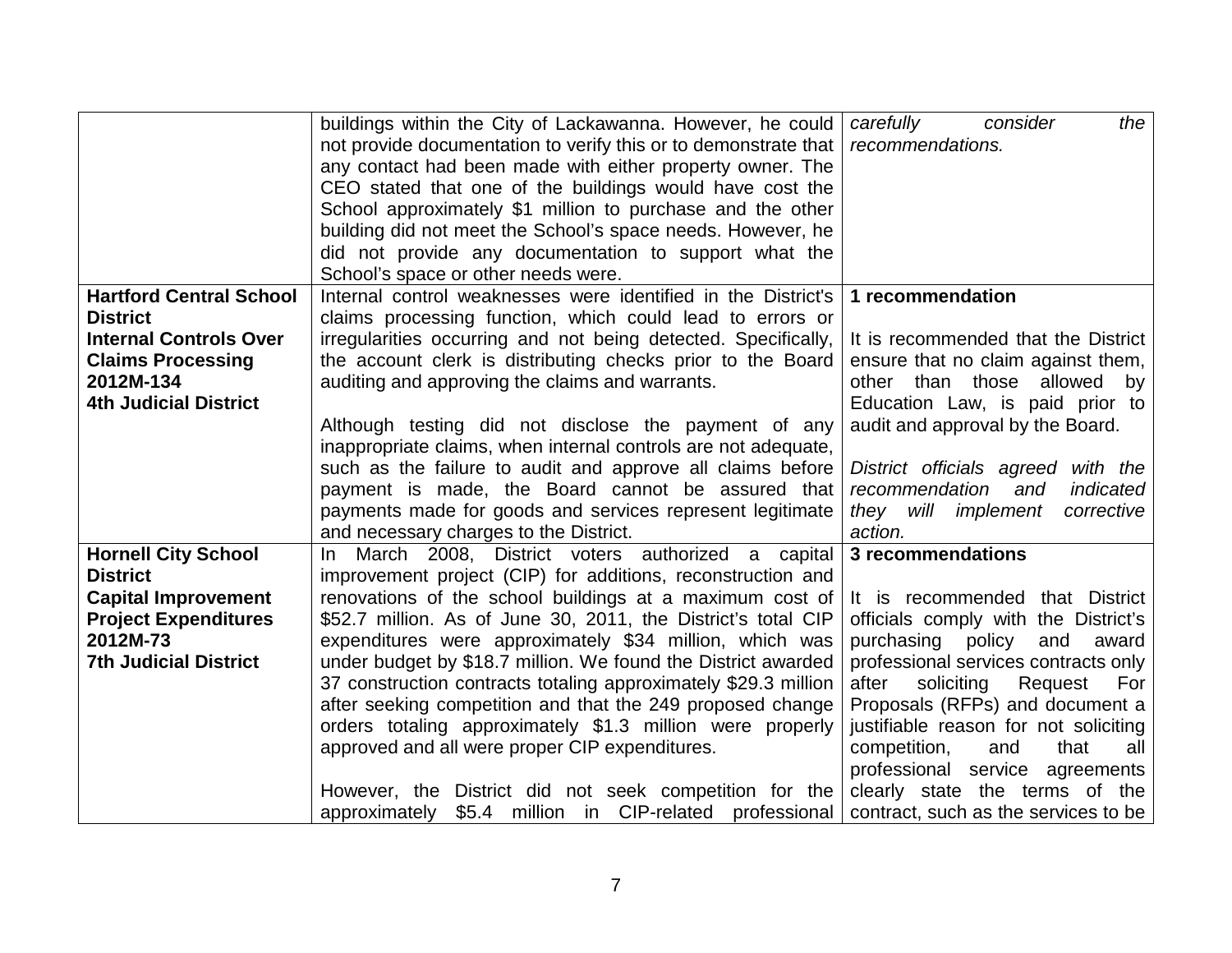| services.<br>compensation.<br>The professional service expenditures were not properly<br>supported and fees for construction management services<br>It should also be ensured that all<br>totaling approximately \$255,500 were paid in advance of<br>invoices for professional services<br>audit.<br>are properly detailed, supported,<br>and verified with contracts prior to<br>payment.<br>District officials did not agree with<br>the auditors' finding regarding the<br>process for the procurement of<br>professional services, the terms of<br>the agreement, or the detail<br>required prior to payment. They |  |                                     |
|-------------------------------------------------------------------------------------------------------------------------------------------------------------------------------------------------------------------------------------------------------------------------------------------------------------------------------------------------------------------------------------------------------------------------------------------------------------------------------------------------------------------------------------------------------------------------------------------------------------------------|--|-------------------------------------|
|                                                                                                                                                                                                                                                                                                                                                                                                                                                                                                                                                                                                                         |  | provided and the basis for the      |
|                                                                                                                                                                                                                                                                                                                                                                                                                                                                                                                                                                                                                         |  |                                     |
|                                                                                                                                                                                                                                                                                                                                                                                                                                                                                                                                                                                                                         |  |                                     |
|                                                                                                                                                                                                                                                                                                                                                                                                                                                                                                                                                                                                                         |  |                                     |
|                                                                                                                                                                                                                                                                                                                                                                                                                                                                                                                                                                                                                         |  |                                     |
|                                                                                                                                                                                                                                                                                                                                                                                                                                                                                                                                                                                                                         |  |                                     |
|                                                                                                                                                                                                                                                                                                                                                                                                                                                                                                                                                                                                                         |  |                                     |
|                                                                                                                                                                                                                                                                                                                                                                                                                                                                                                                                                                                                                         |  |                                     |
|                                                                                                                                                                                                                                                                                                                                                                                                                                                                                                                                                                                                                         |  |                                     |
|                                                                                                                                                                                                                                                                                                                                                                                                                                                                                                                                                                                                                         |  |                                     |
|                                                                                                                                                                                                                                                                                                                                                                                                                                                                                                                                                                                                                         |  |                                     |
|                                                                                                                                                                                                                                                                                                                                                                                                                                                                                                                                                                                                                         |  |                                     |
|                                                                                                                                                                                                                                                                                                                                                                                                                                                                                                                                                                                                                         |  |                                     |
|                                                                                                                                                                                                                                                                                                                                                                                                                                                                                                                                                                                                                         |  |                                     |
|                                                                                                                                                                                                                                                                                                                                                                                                                                                                                                                                                                                                                         |  |                                     |
|                                                                                                                                                                                                                                                                                                                                                                                                                                                                                                                                                                                                                         |  | stated that the RFP process was     |
|                                                                                                                                                                                                                                                                                                                                                                                                                                                                                                                                                                                                                         |  | not required by District policy for |
|                                                                                                                                                                                                                                                                                                                                                                                                                                                                                                                                                                                                                         |  | the procurement of architectural    |
|                                                                                                                                                                                                                                                                                                                                                                                                                                                                                                                                                                                                                         |  | and construction management         |
|                                                                                                                                                                                                                                                                                                                                                                                                                                                                                                                                                                                                                         |  | services. They also stated that     |
|                                                                                                                                                                                                                                                                                                                                                                                                                                                                                                                                                                                                                         |  | documentation supporting invoices   |
|                                                                                                                                                                                                                                                                                                                                                                                                                                                                                                                                                                                                                         |  | from the construction management    |
| available<br>was<br>company                                                                                                                                                                                                                                                                                                                                                                                                                                                                                                                                                                                             |  | for                                 |
|                                                                                                                                                                                                                                                                                                                                                                                                                                                                                                                                                                                                                         |  | inspection and that no claim was    |
| paid prior to claims                                                                                                                                                                                                                                                                                                                                                                                                                                                                                                                                                                                                    |  | auditor                             |
| approval. The NYSED                                                                                                                                                                                                                                                                                                                                                                                                                                                                                                                                                                                                     |  | Internal                            |
|                                                                                                                                                                                                                                                                                                                                                                                                                                                                                                                                                                                                                         |  | Audit work group referred this to   |
|                                                                                                                                                                                                                                                                                                                                                                                                                                                                                                                                                                                                                         |  | the NYSED Facilities Planning for   |
|                                                                                                                                                                                                                                                                                                                                                                                                                                                                                                                                                                                                                         |  | their assessment of the resolution  |
|                                                                                                                                                                                                                                                                                                                                                                                                                                                                                                                                                                                                                         |  | and recommended next steps that     |
|                                                                                                                                                                                                                                                                                                                                                                                                                                                                                                                                                                                                                         |  | should be taken as a result of the  |
| audit.                                                                                                                                                                                                                                                                                                                                                                                                                                                                                                                                                                                                                  |  |                                     |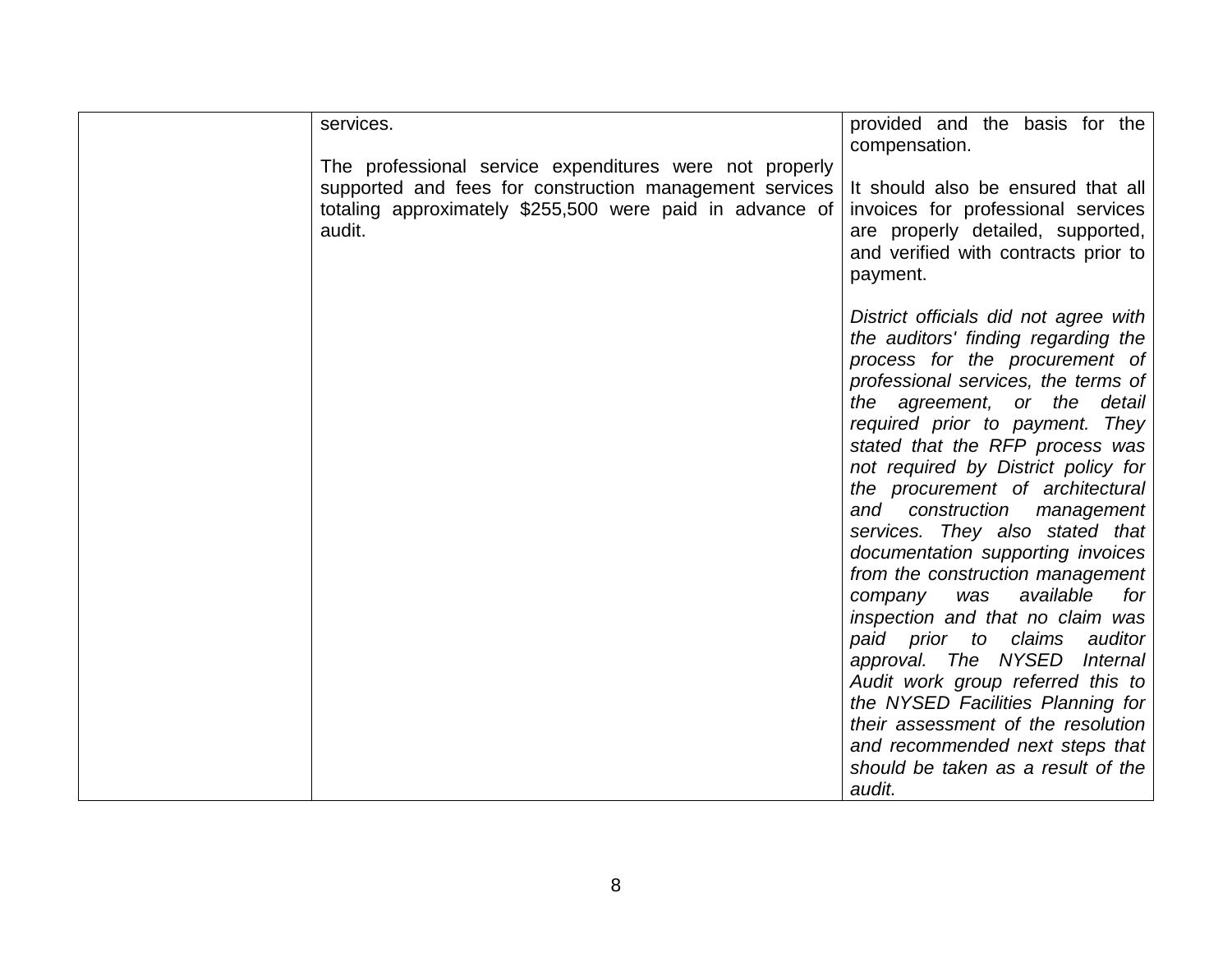| <b>State Education</b>                          | While the Department submitted an Internal Control 1 recommendation                                                            |                                                                              |
|-------------------------------------------------|--------------------------------------------------------------------------------------------------------------------------------|------------------------------------------------------------------------------|
| <b>Department</b><br><b>Quality of Internal</b> | Certification that exhibited the necessary quality, it was not<br>submitted timely. Department officials stated organizational | It is<br>recommended<br>that the                                             |
| <b>Control Certification -</b>                  | changes and staffing shortages led to the late submission.                                                                     | Department re-examine priorities to                                          |
| <b>State Education</b>                          |                                                                                                                                | accommodate timely submission of                                             |
| <b>Department</b><br>2012-S-45                  | The Department responded to all of the questions in the<br>certification and provided the requested level of detail for        | Internal<br>Control<br>the<br>annual<br>Certification.                       |
|                                                 | each of the questions. In each area, Department officials                                                                      |                                                                              |
|                                                 | provided sufficient and appropriate documentation supporting                                                                   | The Department agreed with the                                               |
|                                                 | the statements made in its Internal Control Certification.                                                                     | recommendation and responded by                                              |
|                                                 |                                                                                                                                | saying they will work to ensure that<br>the submission of the Internal       |
|                                                 |                                                                                                                                | Control Certification is completed in                                        |
|                                                 |                                                                                                                                | a timely manner.                                                             |
| <b>The New School Tuition</b>                   | \$245,653 adjustment                                                                                                           | 3 recommendations                                                            |
| <b>Assistance Program</b>                       |                                                                                                                                |                                                                              |
| (TAP) Audit<br>2010-T-5                         | Schools receiving TAP payments must certify student<br>eligibility. For the three academic years ended June 30, 2009,          | It is recommended that the Higher<br>Education Services Corporation          |
|                                                 | The New School certified 2,871 TAP awards totaling nearly                                                                      | (HESC) recover \$245,653, plus                                               |
|                                                 | \$4.7 million. Based on a sample of 150 TAP awards from that                                                                   | applicable interest, from The New                                            |
|                                                 | period, as well as other awards outside the three-year period                                                                  | School, and also to ensure New                                               |
|                                                 | the audit found that The New School was overpaid \$245,653                                                                     | School<br>officials<br>comply<br>with                                        |
|                                                 | because school officials incorrectly certified students as                                                                     | requirements relating to certifying                                          |
|                                                 | eligible for TAP awards. This disallowance represents 5<br>percent of the total TAP award during the audit period.             | accurate tuition amounts, crediting<br>TAP<br>awards,<br>and<br>verifying    |
|                                                 | Incorrect certifications include six students who received                                                                     | students' residency.                                                         |
|                                                 | awards but did not meet the requirements for maintaining                                                                       |                                                                              |
|                                                 | good academic standing; six students who had not been fully                                                                    | It is also recommended that SED                                              |
|                                                 | credited with their TAP awards; two students who did not                                                                       | ensure New School officials comply                                           |
|                                                 | meet residency requirements; three students who did not<br>meet the requirements for matriculation; two students whose         | <b>State</b><br>with<br>the<br>Education<br>Department requirements relating |
|                                                 | tuition charges had been over-certified; and one student who                                                                   | matriculation,<br>full-time<br>to                                            |
|                                                 | did not meet the requirements for full-time attendance.                                                                        | attendance, and good academic                                                |